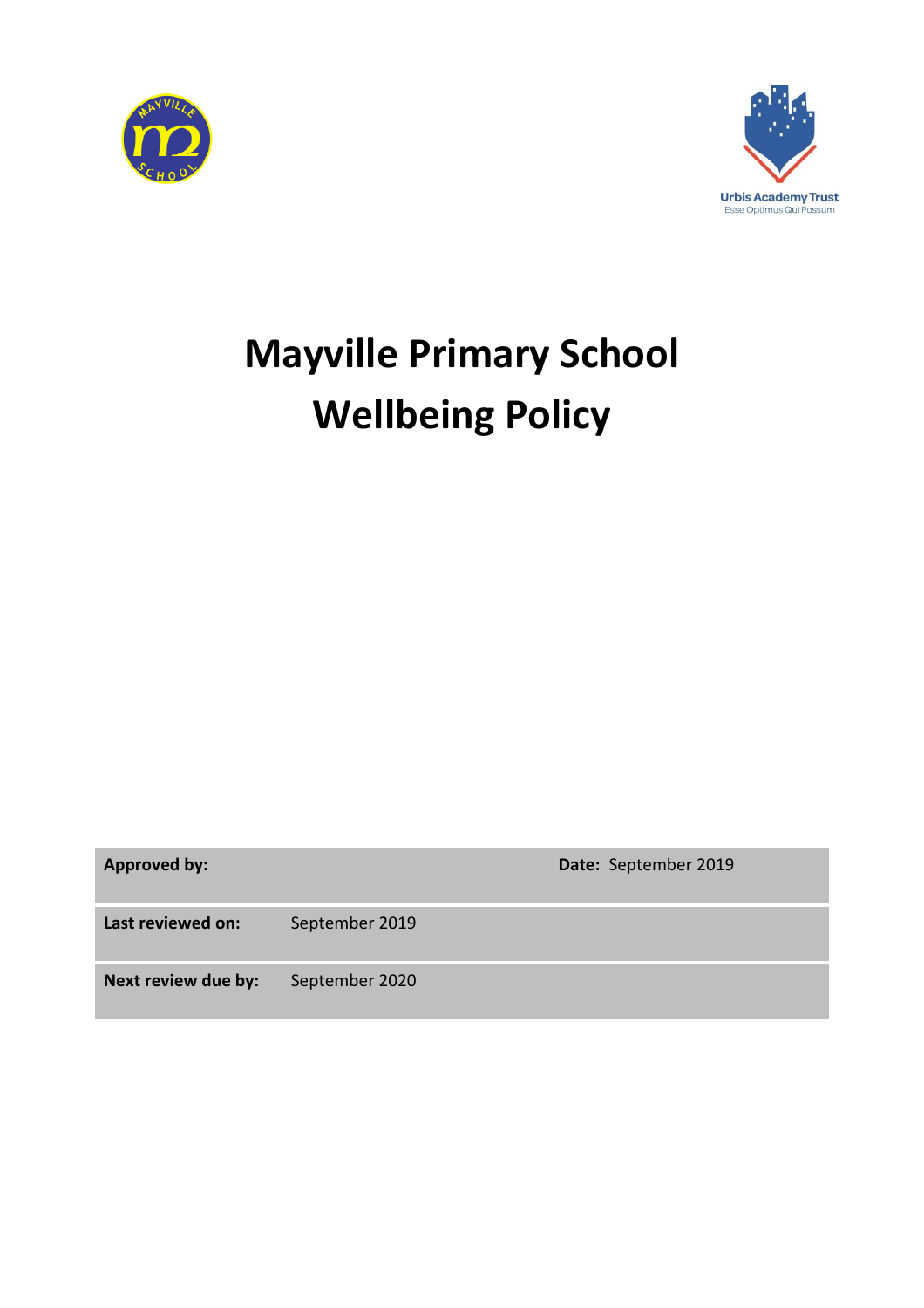#### **INTRODUCTION**

The emotional and physical wellbeing of all staff is important to Mayville Primary School. At our school not only does every child matter but we also believe every person matters.

The actions within this policy have 5 key aims:

- To minimise the harmful effects of stress.
- To provide effective support for all staff.
- To help each individual to achieve an appropriate work-lifebalance.
- To take a positive and understanding approach to the management of stress in line with current good practice.
- To respect confidentiality.

As a school, we promote work life balance. We seek advice from outside support agencies such as occupational health. We have policies and procedures to deal with bullying, harassment and issues of personal safety. We seek opportunities to care for the staff through initiatives and through discussions within performance and development reviews.

We have an annual staff well being survey; please see the appendix for examples.

The main part of this policy is based around the Health and Safety Executive Management Standards. Each section responds to a standard and how the school carries out its duty of care.

#### **DEMANDS**

The Standard states that "Employees indicate that they are able to cope with the demands of their jobs and systems are in place locally to respond to any individual concerns".

Within Mayville Primary School every member of staff is given adequate and achievable tasks which suit the agreed hours of work.

Individuals have a job description which details the job demands and this is part of the recruitment procedure before agreed contracts are signed. Appointments are made to match the skills of the person with the job and adjustments are made with the agreement of all. No member of staff will be expected to carry out duties which are beyond their capabilities unless these are agreed as a development strategy.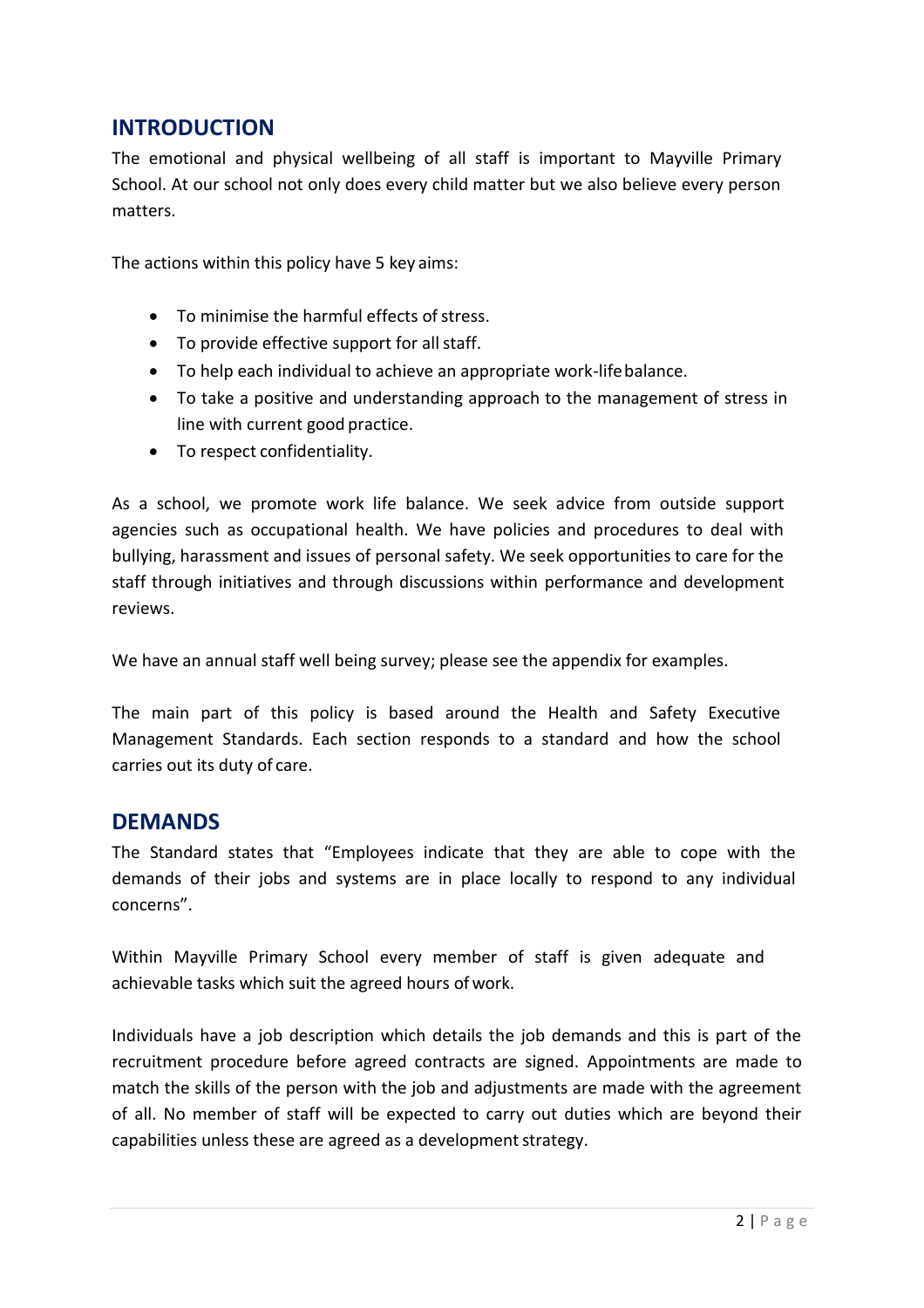Concerns about the work environment and its impact upon an employee's ability to satisfactorily complete duties are shared with either a line manager or senior member of staff. Every attempt is made to rectify the issue.

#### **CONTROL**

The Standard states that "Employees indicate that they are able to have a say about the way they do their work and systems are in place locally to respond to any individual concerns".

Within Mayville Primary School every member of staff has a defined role which, due to the nature of a school, often has a fixed timescale for completion. Initiative is actively encouraged and as a school we welcome staff to be free thinkers and extend practice beyond the expected. The school has a Continuing Professional Development Policy which details the means by which all staff are encouraged to extend their skills and knowledge. Formal access to courses and training is through individual performance reviews and through audits of subject needs.

Other courses may be available but they are more closely related to budget availability.

As a school we are open to the changing face of employment structure and the relationship between home and work life. We make every effort to ensure that an employees working pattern suits their needs.

### **SUPPORT**

The Standard states that "Employees indicate that they receive adequate information and support from their colleagues and superiors and systems are in place locally to respond to any individual concerns".

Within Mayville Primary School we have an active support structure within the staff which has no formal basis but is generated from mutual respect. However, should this structure break down, the management structure has a wide base and a member of the SLT is always available to support staff and attempt to rectify situations.

The school is part of the Stockport Well Being Service which provides a confidential counselling service for staff. This service is confidential and appointments are made by individuals when they need support.

The school encourages staff to discuss work and provide each other with constructive feedback. Although we have formal observations, the staff have agreed (as part of the Performance Management Policy 2007) that informal observation and comment is still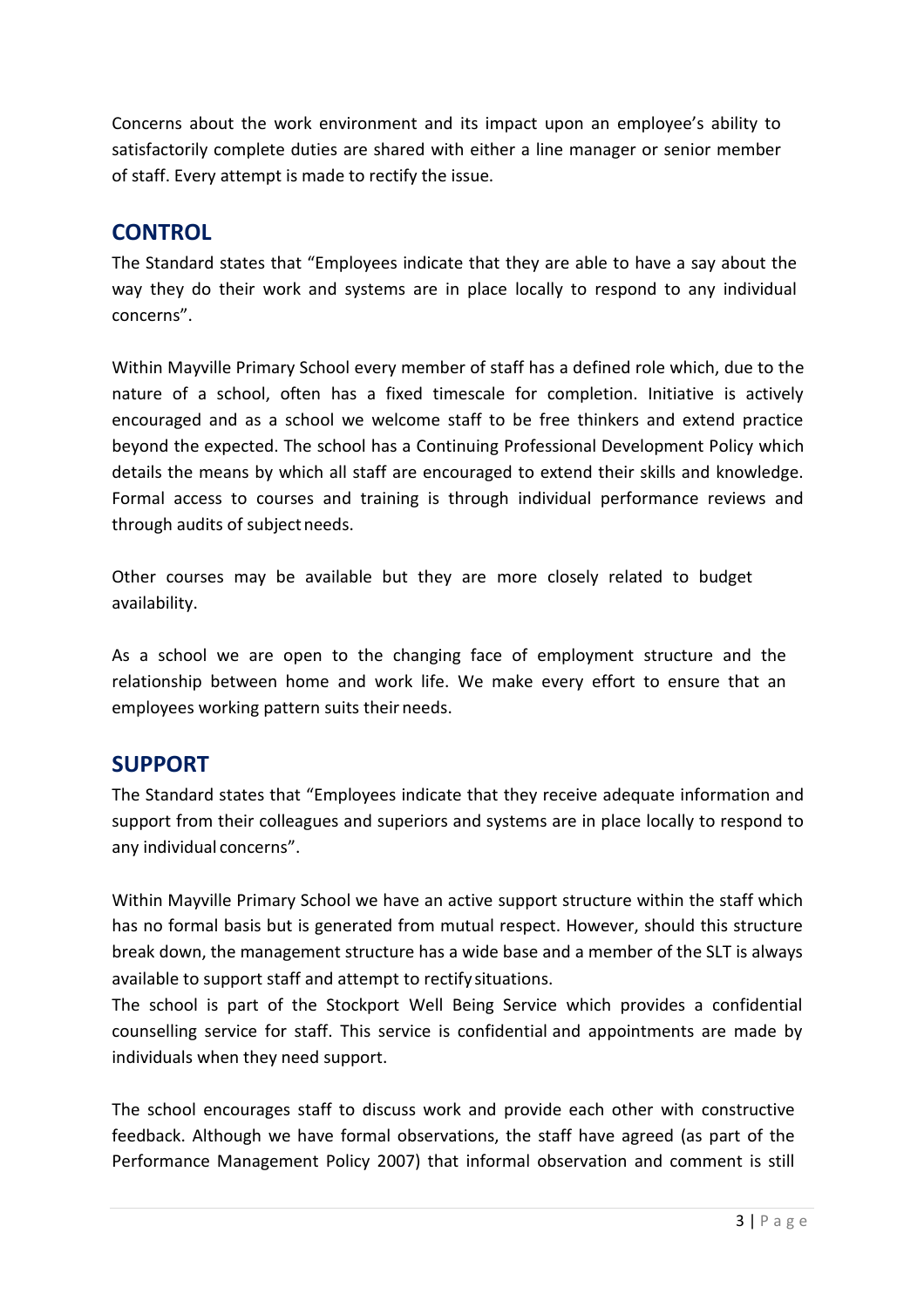part of the school culture.

Mayville Primary is a supportive school and this is reflected in the personal and private (leave procedure which operates when necessary.

#### **RELATIONSHIPS**

The Standard states that "Employees indicate that they are not subjected to unacceptable behaviours, e.g. bullying at work, and systems are in place locally to respond to any individual concerns".

Within Mayville Primary School we promote positive relationships within the staff and we adhere to the principles of growth mindset, which is applicable to adults and children alike. We encourage everyone to report any incidents of bullying or unacceptable behaviour. These will then be fully investigated by an appropriate member of the SLT and a governor, if required.

#### **ROLE**

The Standard states that "Employees indicate that they understand their role and responsibilities and systems are in place locally to respond to any individual concerns".

Within Mayville Primary School we actively ensure that staff never have conflicting roles. This is achieved through our staff structure and careful planning of appointments. Upon appointment, staff have a job description which outlines the key roles and expectations of the job. New staff are provided with an appropriate mentor. The staff mentors may or may not be the line manager or performance review manager. Should there be any doubts about the role, or role expectations, the Headteacher should be consulted.

As a school, we have many influences which impact upon our working structure. This may result in short notice changes. During periods of role change, staff will be kept up to date through staff briefings and individual meetings.

### **CHANGE**

The Standard states that "Employees indicate that the organisation engages them frequently when undergoing an organisational change and systems are in place locally to respond to any individual concerns".

Within Mayville Primary School we seek to involve all appropriate staff in consultations regarding change. We provide information as soon as possible and will call staff meetings if they are relevant. Staff are always aware that consultations are a means by which we gather views and are not always a mechanism for changing policy or decision.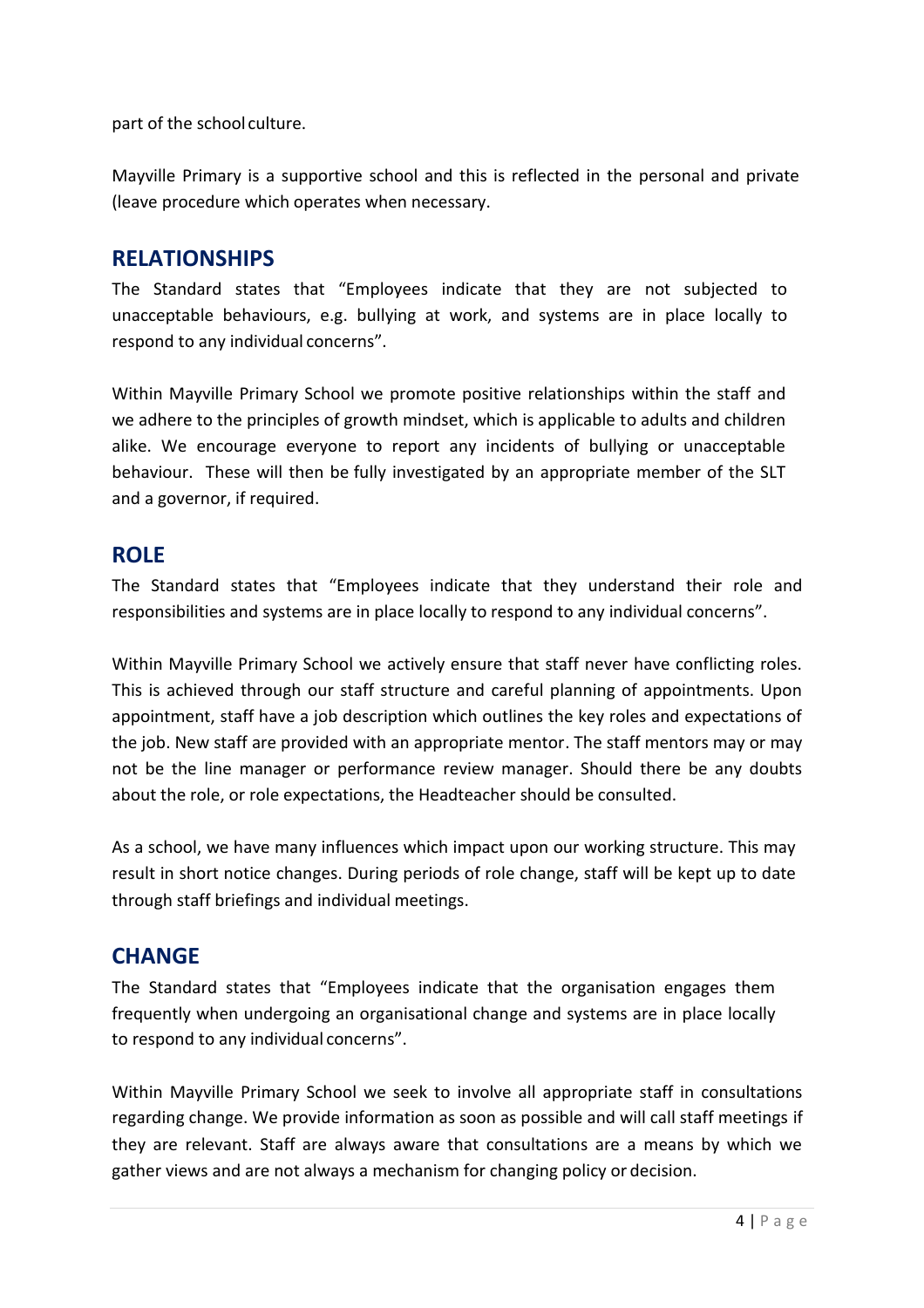When changes do take place, timescales will be published and details will be available showing the impact upon the working lives of the staff.

Support will be provided during the process and outside support agencies will be signposted.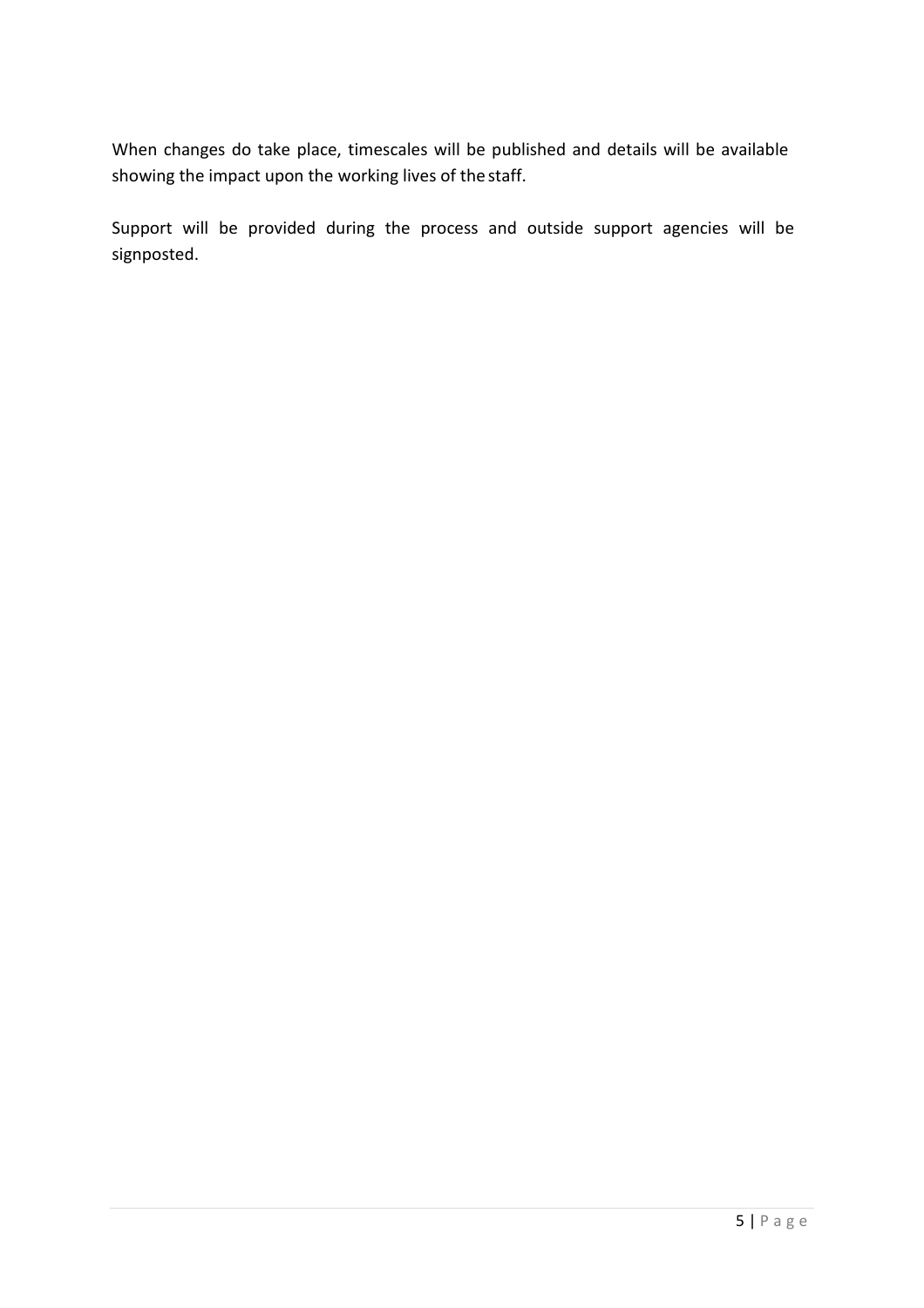## **WELLBEING QUESTIONNAIRE**

|                                   | Never | Seldom | Sometimes | Often | Always |
|-----------------------------------|-------|--------|-----------|-------|--------|
| 1. I enjoy my work                | 1     | 2      | 3         | 4     | 5      |
|                                   |       |        |           |       |        |
| 2. I feel valued at work          |       |        |           |       |        |
|                                   |       |        |           |       |        |
| 3. I am clear what is             |       |        |           |       |        |
| expected of me at work            |       |        |           |       |        |
| 4. I know how to go about         |       |        |           |       |        |
| getting my job done               |       |        |           |       |        |
| 5. If work gets difficult, my     |       |        |           |       |        |
| colleagues will help me           |       |        |           |       |        |
| 6. I am given supportive          |       |        |           |       |        |
| feedback on the work I do         |       |        |           |       |        |
| 7. I have a say in my own         |       |        |           |       |        |
| work speed                        |       |        |           |       |        |
| 8. I am clear what my duties      |       |        |           |       |        |
| and responsibilities are          |       |        |           |       |        |
| 9. I am clear about the           |       |        |           |       |        |
| school's goals and                |       |        |           |       |        |
| objectives                        |       |        |           |       |        |
| 10. I have a choice in deciding   |       |        |           |       |        |
| how I do my work                  |       |        |           |       |        |
| 11. I understand how my           |       |        |           |       |        |
| work fits into the overall        |       |        |           |       |        |
| aims of the school                |       |        |           |       |        |
| 12. I am able to make some        |       |        |           |       |        |
| decisions about the way I work    |       |        |           |       |        |
|                                   |       |        |           |       |        |
| 13. I am comfortable with the     |       |        |           |       |        |
| pace of work expected of me       |       |        |           |       |        |
|                                   |       |        |           |       |        |
| 14. I can rely on senior staff to |       |        |           |       |        |
| help me out with a work           |       |        |           |       |        |
| problem                           |       |        |           |       |        |
| 15. I am subject to personal      |       |        |           |       |        |
| harassment in the form of         |       |        |           |       |        |
| unkind words or behaviour         |       |        |           |       |        |
| 16. I have to work very           |       |        |           |       |        |
| intensively                       |       |        |           |       |        |
| 17. There is friction or anger    |       |        |           |       |        |
| between colleagues                |       |        |           |       |        |
| 18. Senior staff put me under     |       |        |           |       |        |
| unreasonable pressure to work     |       |        |           |       |        |
| long hours                        |       |        |           |       |        |